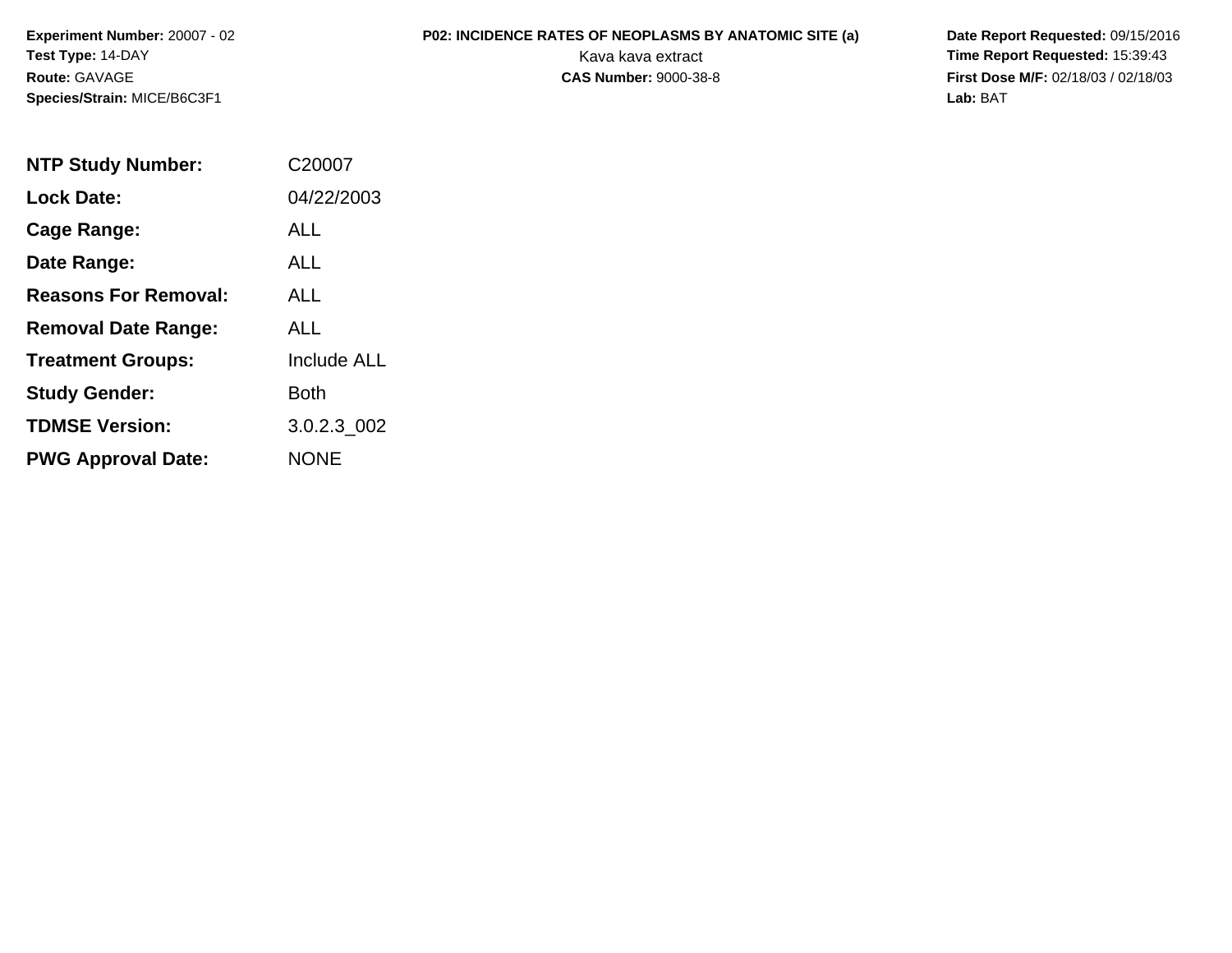**Experiment Number:** 20007 - 02**Test Type:** 14-DAY**Route:** GAVAGE**Species/Strain:** MICE/B6C3F1

 **P02: INCIDENCE RATES OF NEOPLASMS BY ANATOMIC SITE (a) Date Report Requested:** 09/15/2016 Kava kava extract **Time Report Requested:** 15:39:43<br>**CAS Number:** 9000-38-8 **Time Report Requested:** 15:39:43 **First Dose M/F:** 02/18/03 / 02/18/03<br>Lab: BAT **Lab:** BAT

| <b>B6C3F1 MICE MALE</b>                                                                                                           | 0 G/KG          | 0.125 G/KG      | 0.25 G/KG | 0.5 G/KG  | 1.0 G/KG                      | 2.0 G/KG |
|-----------------------------------------------------------------------------------------------------------------------------------|-----------------|-----------------|-----------|-----------|-------------------------------|----------|
| <b>Disposition Summary</b>                                                                                                        |                 |                 |           |           |                               |          |
| <b>Animals Initially In Study</b><br><b>Early Deaths</b><br><b>Moribund Sacrifice</b><br><b>Natural Death</b><br><b>Survivors</b> | $\sqrt{5}$      | $5\phantom{.0}$ | ${\bf 5}$ | ${\bf 5}$ | $5\phantom{.0}$               | 5<br>1   |
| <b>Terminal Sacrifice</b><br><b>Animals Examined Microscopically</b>                                                              | $\sqrt{5}$<br>5 | $5\phantom{.0}$ | ${\bf 5}$ | ${\bf 5}$ | $\sqrt{5}$<br>$5\phantom{.0}$ | 3<br>5   |
| <b>ALIMENTARY SYSTEM</b>                                                                                                          |                 |                 |           |           |                               |          |
| Liver                                                                                                                             | (5)             | (0)             | (0)       | (0)       | (5)                           | (5)      |
| CARDIOVASCULAR SYSTEM                                                                                                             |                 |                 |           |           |                               |          |
| None                                                                                                                              |                 |                 |           |           |                               |          |
| <b>ENDOCRINE SYSTEM</b>                                                                                                           |                 |                 |           |           |                               |          |
| None                                                                                                                              |                 |                 |           |           |                               |          |
| <b>GENERAL BODY SYSTEM</b>                                                                                                        |                 |                 |           |           |                               |          |
| None                                                                                                                              |                 |                 |           |           |                               |          |
| <b>GENITAL SYSTEM</b>                                                                                                             |                 |                 |           |           |                               |          |
| None                                                                                                                              |                 |                 |           |           |                               |          |
| <b>HEMATOPOIETIC SYSTEM</b>                                                                                                       |                 |                 |           |           |                               |          |
| None                                                                                                                              |                 |                 |           |           |                               |          |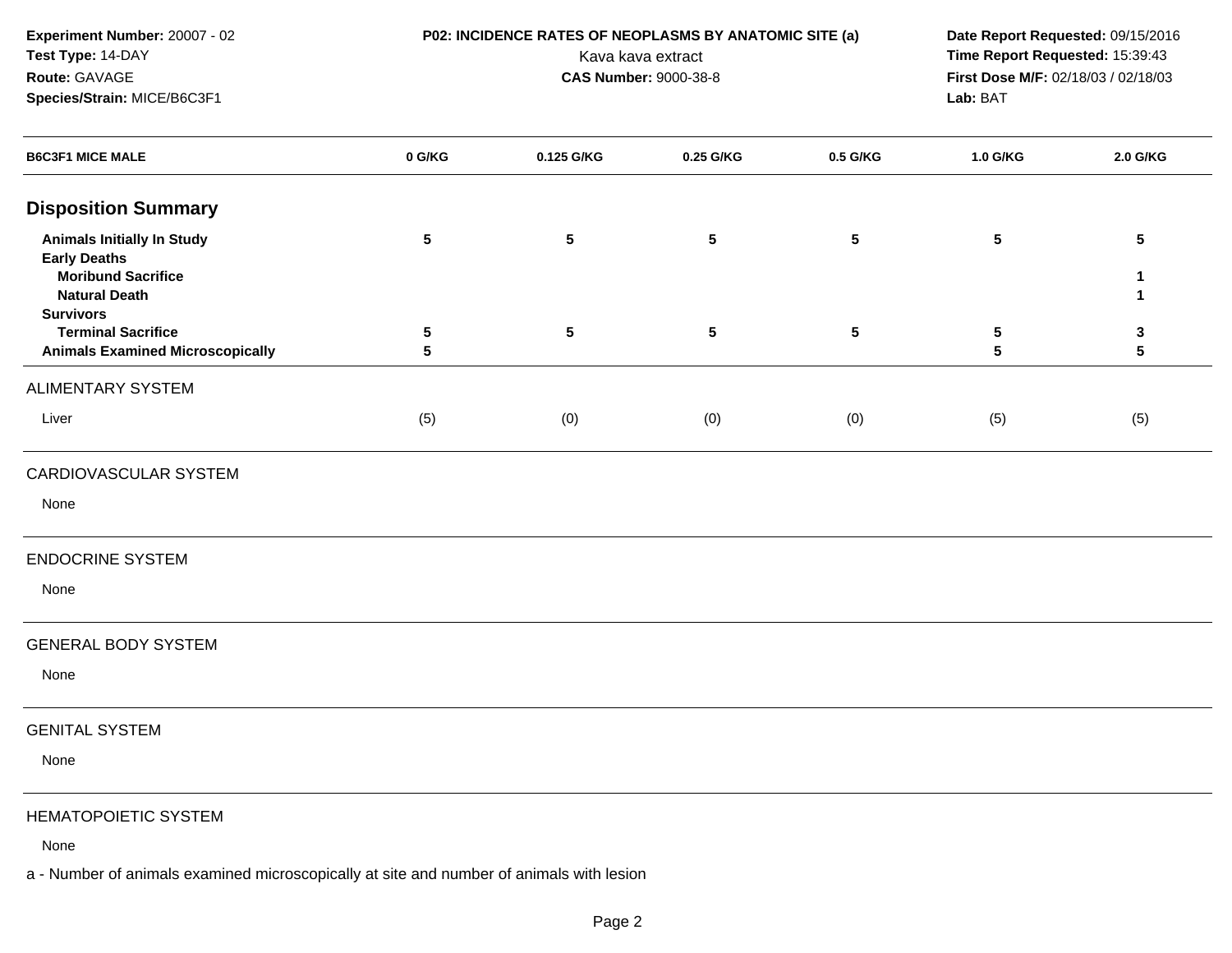| Experiment Number: 20007 - 02<br>Test Type: 14-DAY<br>Route: GAVAGE<br>Species/Strain: MICE/B6C3F1 |        | P02: INCIDENCE RATES OF NEOPLASMS BY ANATOMIC SITE (a)<br><b>CAS Number: 9000-38-8</b> | Kava kava extract |          | Date Report Requested: 09/15/2016<br>Time Report Requested: 15:39:43<br>First Dose M/F: 02/18/03 / 02/18/03<br>Lab: BAT |          |
|----------------------------------------------------------------------------------------------------|--------|----------------------------------------------------------------------------------------|-------------------|----------|-------------------------------------------------------------------------------------------------------------------------|----------|
| <b>B6C3F1 MICE MALE</b>                                                                            | 0 G/KG | 0.125 G/KG                                                                             | 0.25 G/KG         | 0.5 G/KG | 1.0 G/KG                                                                                                                | 2.0 G/KG |
| <b>INTEGUMENTARY SYSTEM</b>                                                                        |        |                                                                                        |                   |          |                                                                                                                         |          |
| None                                                                                               |        |                                                                                        |                   |          |                                                                                                                         |          |
| MUSCULOSKELETAL SYSTEM                                                                             |        |                                                                                        |                   |          |                                                                                                                         |          |
| None                                                                                               |        |                                                                                        |                   |          |                                                                                                                         |          |
| NERVOUS SYSTEM                                                                                     |        |                                                                                        |                   |          |                                                                                                                         |          |
| <b>Brain</b>                                                                                       | (5)    | (0)                                                                                    | (0)               | (0)      | (0)                                                                                                                     | (5)      |
| <b>RESPIRATORY SYSTEM</b>                                                                          |        |                                                                                        |                   |          |                                                                                                                         |          |
| Lung                                                                                               | (5)    | (0)                                                                                    | (0)               | (0)      | (0)                                                                                                                     | (5)      |
| SPECIAL SENSES SYSTEM                                                                              |        |                                                                                        |                   |          |                                                                                                                         |          |
| None                                                                                               |        |                                                                                        |                   |          |                                                                                                                         |          |
| <b>URINARY SYSTEM</b>                                                                              |        |                                                                                        |                   |          |                                                                                                                         |          |
| Kidney                                                                                             | (5)    | (0)                                                                                    | (0)               | (0)      | (0)                                                                                                                     | (5)      |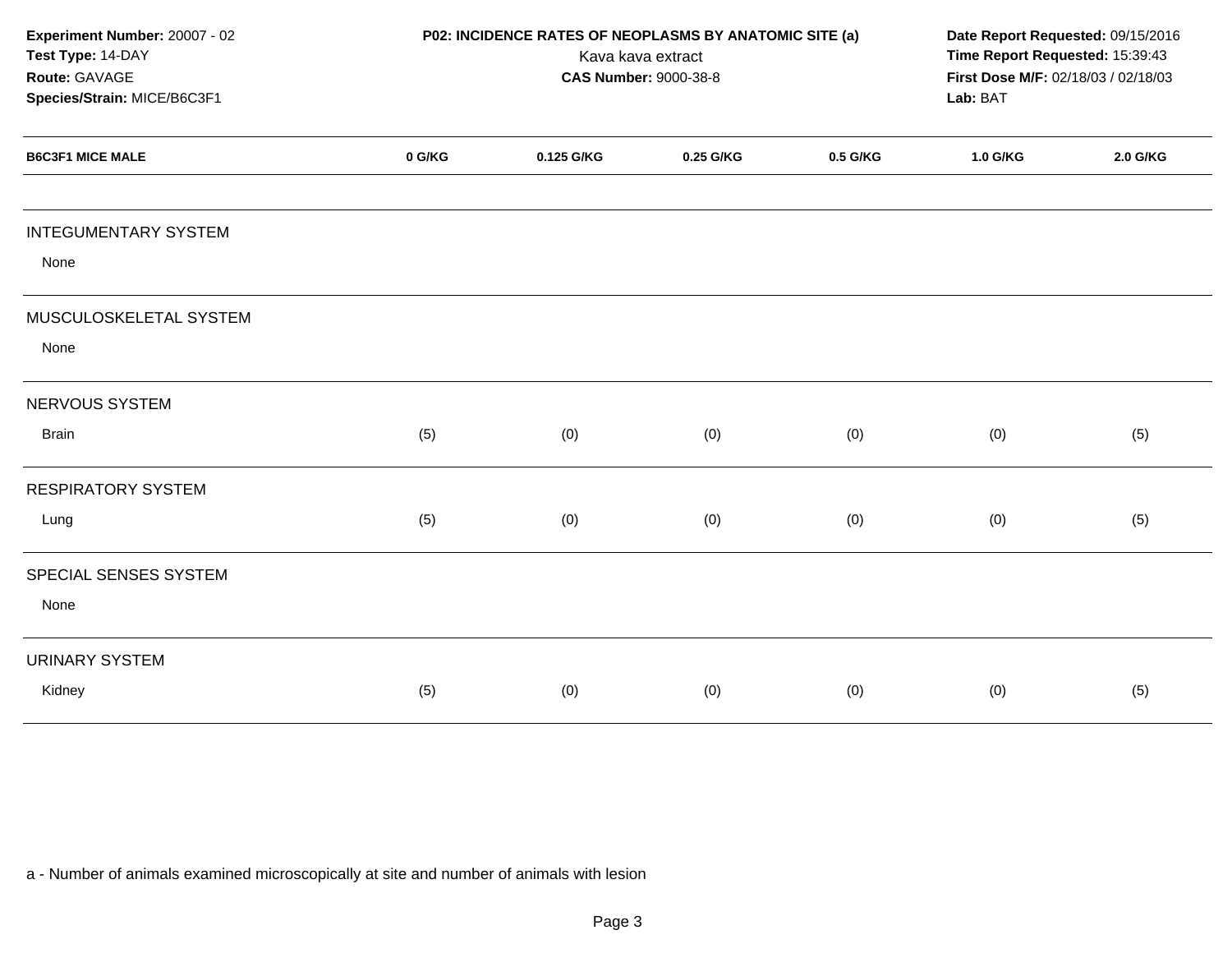| Experiment Number: 20007 - 02<br>Test Type: 14-DAY<br>Route: GAVAGE<br>Species/Strain: MICE/B6C3F1               |        | P02: INCIDENCE RATES OF NEOPLASMS BY ANATOMIC SITE (a)<br><b>CAS Number: 9000-38-8</b> | Kava kava extract |          | Date Report Requested: 09/15/2016<br>Time Report Requested: 15:39:43<br>First Dose M/F: 02/18/03 / 02/18/03<br>Lab: BAT<br>2.0 G/KG<br><b>1.0 G/KG</b> |  |
|------------------------------------------------------------------------------------------------------------------|--------|----------------------------------------------------------------------------------------|-------------------|----------|--------------------------------------------------------------------------------------------------------------------------------------------------------|--|
| <b>B6C3F1 MICE MALE</b>                                                                                          | 0 G/KG | 0.125 G/KG                                                                             | 0.25 G/KG         | 0.5 G/KG |                                                                                                                                                        |  |
| <b>Tumor Summary for Males</b>                                                                                   |        |                                                                                        |                   |          |                                                                                                                                                        |  |
| <b>Total Animals with Primary Neoplasms (b)</b><br><b>Total Primary Neoplasms</b>                                |        |                                                                                        |                   |          |                                                                                                                                                        |  |
| <b>Total Animals with Benign Neoplasms</b><br><b>Total Benign Neoplasms</b>                                      |        |                                                                                        |                   |          |                                                                                                                                                        |  |
| <b>Total Animals with Malignant Neoplasms</b><br><b>Total Malignant Neoplasms</b>                                |        |                                                                                        |                   |          |                                                                                                                                                        |  |
| <b>Total Animals with Metastatic Neoplasms</b><br><b>Total Metastatic Neoplasms</b>                              |        |                                                                                        |                   |          |                                                                                                                                                        |  |
| <b>Total Animals with Malignant Neoplasms</b><br><b>Uncertain Primary Site</b>                                   |        |                                                                                        |                   |          |                                                                                                                                                        |  |
| <b>Total Animals with Neoplasms Uncertain-</b><br><b>Benign or Malignant</b><br><b>Total Uncertain Neoplasms</b> |        |                                                                                        |                   |          |                                                                                                                                                        |  |

\*\*\* END OF MALE \*\*\*

a - Number of animals examined microscopically at site and number of animals with lesion

b - Primary tumors: all tumors except metastatic tumors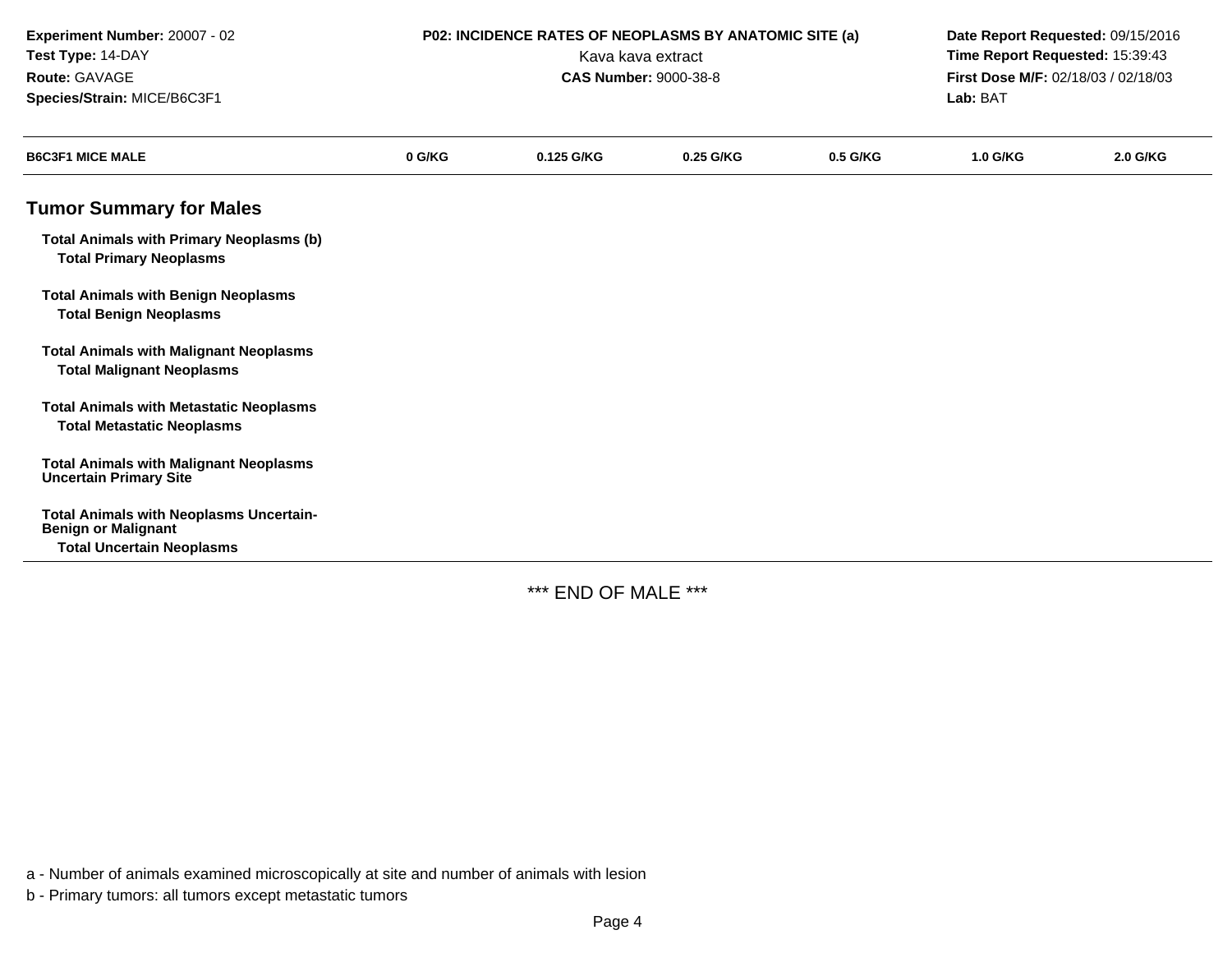**Experiment Number:** 20007 - 02**Test Type:** 14-DAY**Route:** GAVAGE**Species/Strain:** MICE/B6C3F1

 **P02: INCIDENCE RATES OF NEOPLASMS BY ANATOMIC SITE (a) Date Report Requested:** 09/15/2016 Kava kava extract **Time Report Requested:** 15:39:43<br>**CAS Number:** 9000-38-8 **Time Report Requested:** 15:39:43 **First Dose M/F:** 02/18/03 / 02/18/03<br>Lab: BAT **Lab:** BAT

| <b>B6C3F1 MICE FEMALE</b>                                                    | 0 G/KG         | 0.125 G/KG      | 0.25 G/KG      | 0.5 G/KG                | 1.0 G/KG                             | 2.0 G/KG                     |
|------------------------------------------------------------------------------|----------------|-----------------|----------------|-------------------------|--------------------------------------|------------------------------|
| <b>Disposition Summary</b>                                                   |                |                 |                |                         |                                      |                              |
| <b>Animals Initially In Study</b><br><b>Early Deaths</b><br><b>Survivors</b> | $5\phantom{a}$ | $5\phantom{.0}$ | $5\phantom{a}$ | $5\phantom{.0}$         | $5\phantom{.0}$                      | $5\phantom{.0}$              |
| <b>Terminal Sacrifice</b><br><b>Animals Examined Microscopically</b>         | ${\bf 5}$<br>5 | ${\bf 5}$       | $\sqrt{5}$     | $\overline{\mathbf{5}}$ | ${\bf 5}$<br>$\overline{\mathbf{5}}$ | ${\bf 5}$<br>$5\phantom{.0}$ |
| <b>ALIMENTARY SYSTEM</b>                                                     |                |                 |                |                         |                                      |                              |
| Liver                                                                        | (5)            | (0)             | (0)            | (0)                     | (5)                                  | (5)                          |
| CARDIOVASCULAR SYSTEM                                                        |                |                 |                |                         |                                      |                              |
| None                                                                         |                |                 |                |                         |                                      |                              |
| <b>ENDOCRINE SYSTEM</b>                                                      |                |                 |                |                         |                                      |                              |
| None                                                                         |                |                 |                |                         |                                      |                              |
| <b>GENERAL BODY SYSTEM</b>                                                   |                |                 |                |                         |                                      |                              |
| None                                                                         |                |                 |                |                         |                                      |                              |
| <b>GENITAL SYSTEM</b>                                                        |                |                 |                |                         |                                      |                              |
| None                                                                         |                |                 |                |                         |                                      |                              |
| <b>HEMATOPOIETIC SYSTEM</b>                                                  |                |                 |                |                         |                                      |                              |
| None                                                                         |                |                 |                |                         |                                      |                              |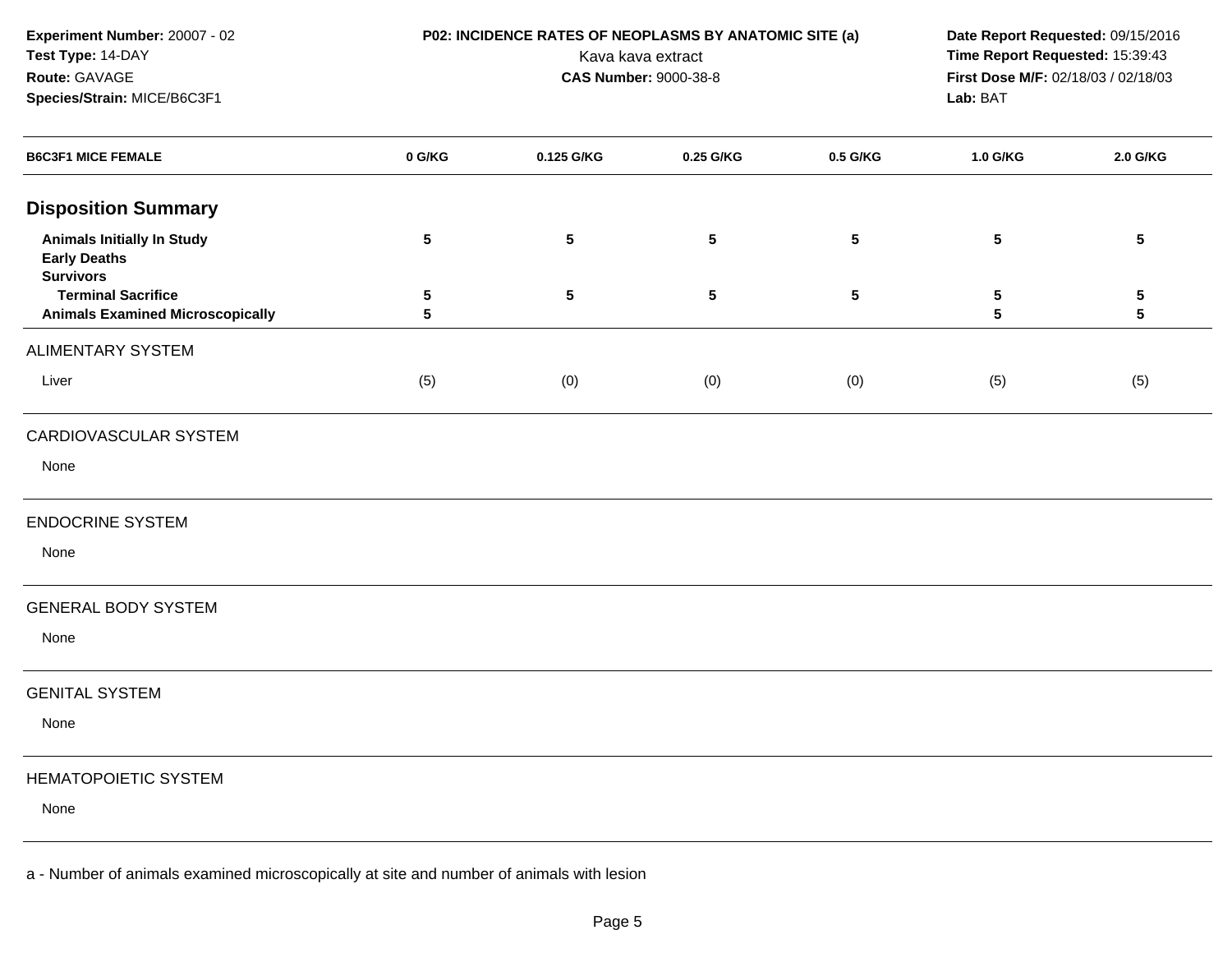| Experiment Number: 20007 - 02<br>Test Type: 14-DAY<br>Route: GAVAGE<br>Species/Strain: MICE/B6C3F1 | P02: INCIDENCE RATES OF NEOPLASMS BY ANATOMIC SITE (a)<br>Kava kava extract<br><b>CAS Number: 9000-38-8</b> |            |           |          | Date Report Requested: 09/15/2016<br>Time Report Requested: 15:39:43<br>First Dose M/F: 02/18/03 / 02/18/03<br>Lab: BAT |          |
|----------------------------------------------------------------------------------------------------|-------------------------------------------------------------------------------------------------------------|------------|-----------|----------|-------------------------------------------------------------------------------------------------------------------------|----------|
| <b>B6C3F1 MICE FEMALE</b>                                                                          | 0 G/KG                                                                                                      | 0.125 G/KG | 0.25 G/KG | 0.5 G/KG | 1.0 G/KG                                                                                                                | 2.0 G/KG |
| <b>INTEGUMENTARY SYSTEM</b><br>None                                                                |                                                                                                             |            |           |          |                                                                                                                         |          |
| MUSCULOSKELETAL SYSTEM<br>None                                                                     |                                                                                                             |            |           |          |                                                                                                                         |          |
| NERVOUS SYSTEM                                                                                     |                                                                                                             |            |           |          |                                                                                                                         |          |
| <b>Brain</b>                                                                                       | (5)                                                                                                         | (0)        | (0)       | (0)      | (0)                                                                                                                     | (5)      |
| <b>RESPIRATORY SYSTEM</b>                                                                          |                                                                                                             |            |           |          |                                                                                                                         |          |
| Lung                                                                                               | (5)                                                                                                         | (0)        | (0)       | (0)      | (0)                                                                                                                     | (5)      |
| SPECIAL SENSES SYSTEM<br>None                                                                      |                                                                                                             |            |           |          |                                                                                                                         |          |
| <b>URINARY SYSTEM</b><br>Kidney                                                                    | (5)                                                                                                         | (0)        | (0)       | (0)      | (0)                                                                                                                     | (5)      |